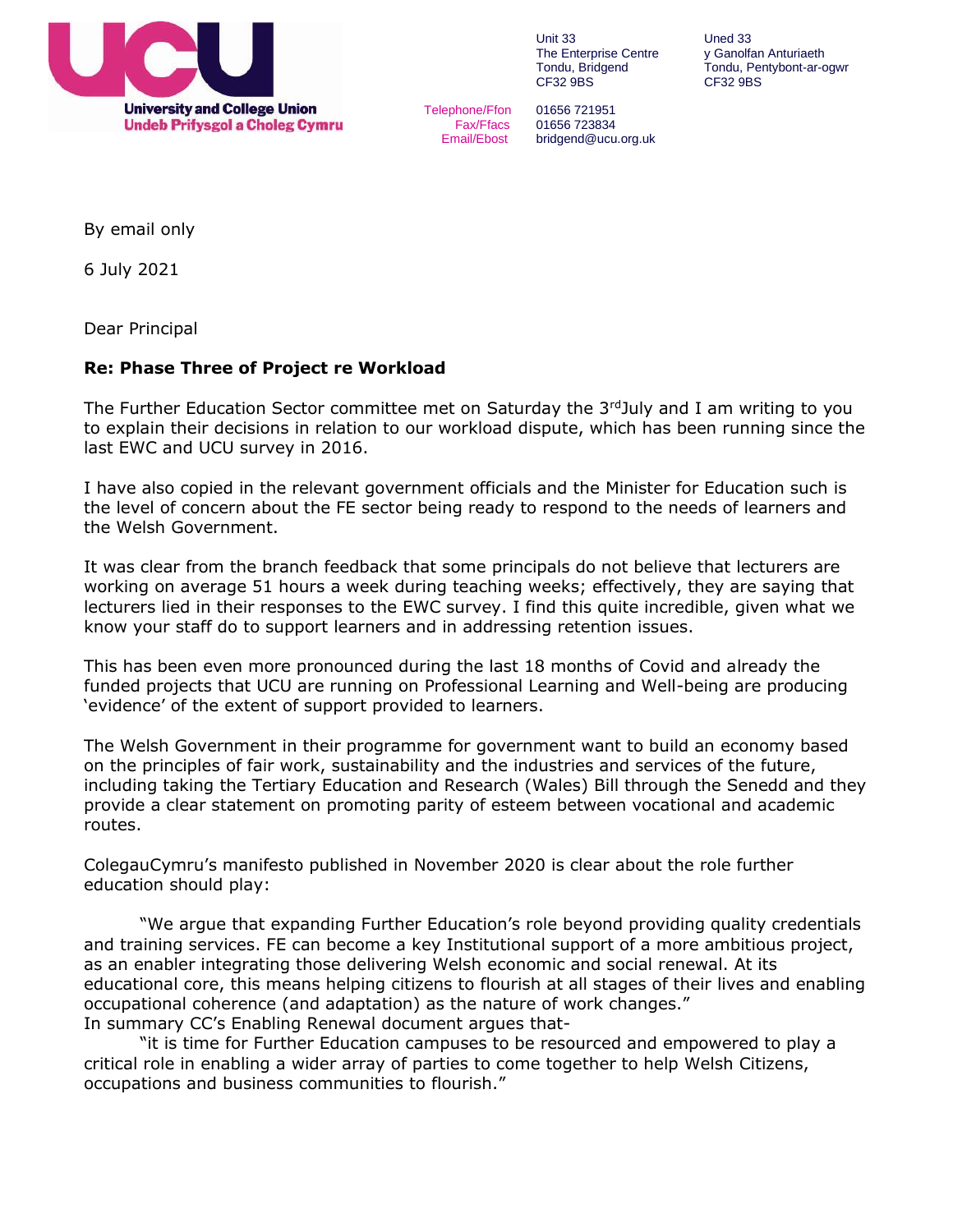Interestingly what isn't covered in any significant detail in the report is the work of Caroline Lloyd and her international comparative studies, one of which considers FE and the role standardisation plays in limiting progress.

Using the following quote Lloyd and Payne argue that the audit culture is holding back the development of professionalism amongst the FE profession.

"In England and Wales, for example, it is increasingly difficult for teachers who work within the further education sector to even envisage a system where they are managed without targets, inspections and corresponding grading of colleges and departments." (p119) As Pasi Sahlberg argues in his Finnish Lessons 3.0 and In Teachers We Trust, the success of Finland in relation to their educational outcomes is linked closely to their socio-economic policies and the trust they place in their teaching profession. There is no standardisation, no codified professional standards, room in the working day for teachers to collaborate with colleagues on developing the curriculum in a way that addresses the needs of the learner and their interests.

If the principals' group are genuine about delivering on their Enabling Renewal manifesto, you can't pick and choose from educational research. Research over the past which addresses how to ensure that professional learning is front and centre in FE in Wales. All the research from those eminent in this field demonstrates that trust and the link to a fairer society is the route to growth in GDP and a healthy economy.

Lecturing is a profession which needs to be able to regain the autonomy that has been removed from it by the audit culture of the Welsh Government. We need to think very seriously about the future of FE and the role of Estyn within that future. Education research tells us that bodies like Estyn who re-enforce the culture of inspection and the externally imposed learning standards and the current move to codify them even further, are significant problem in moving to a place where lecturers are trusted and allowed the professional learning space to collaborate in delivering for the learner and the current Welsh Government stated objectives in relation to Building Back Fairer. There is evidence from Sahlberg of a correlation between professional autonomy and educational outcomes.

UCU are firmly of the opinion that in order to be able to deliver your manifesto then you must start by recognising that to create the changes that are needed in relation to digital learning and blended learning you must create the professional learning space for lecturers to engage collaboratively in professional learning.

That can only be done in our view if you work with us and government to get a maximum teaching week of 21 hours, introduce flexible tutorial time to 3 hours for every lecturer to use in support of the learning that takes place in the classroom, finally to increase the preparation and marking time from 20 minutes to 30 minutes, subject to funding support from the Welsh Government. This could be easily costed and delivered in the short period of time and the work on administration could then be worked on next academic year with a view to implementation from September 2022.

We would urge you to agree to that as a first step in the move to align the post sixteen sector more closely with HE. The CETR bill is very clear about the role FE will have in the future, some colleges will need to align themselves more closely with HE quality practices if it is to be delivered.

We cannot wait for the introduction of the new Commission on Teaching and Research, we must act now and make the necessary changes to the National Workload Agreement and the